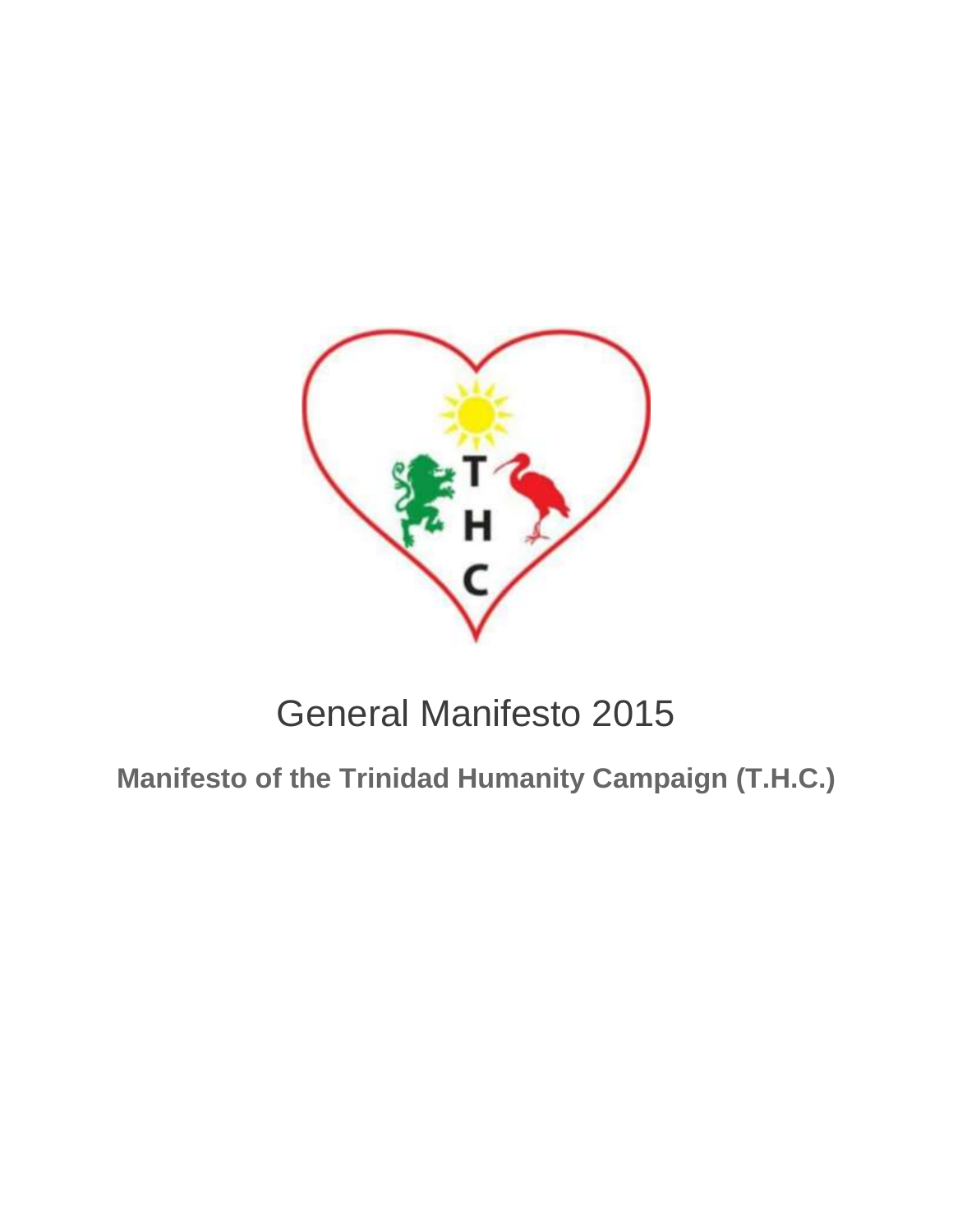## **Introduction.**

We will begin by stating that we are contesting this seat for two main reasons- firstly, to demonstrate to the people of Trinidad and Tobago that each of us, if dissatisfied with the choices put before us, can branch out and put ourselves in a place to make a positive difference; and secondly, to be able to keep these points put forward in this manifesto as well as other issues and suggested positive solutions in the public eye from an official standpoint. Therein will only be discussed pertinent points that can be implemented within the next seven months. There will be nothing fancy since we believe that the words of the candidate are most important.

We should also state that it is not our intention to 'swing the vote' in any way; We seek the votes of those registered voters who agree with the points made in this manifesto. If elected, we intend to fight for the following:

### **Truth and Transparency.**

We firmly stand for the highest ideals of truth. It has been a constant in our lives and we believe it needs to be extended to ourselves, our leaders and our children. Truth and transparency has been missing in many elements of our society for a long time. Starting with leadership and working down we will fight to ensure a level of accountability to the public for the expenditure of state funds on various state projects. Accountability, on the level of publishing figures, such as materials and labor costs- giving our people a genuine idea as to the actual cost of such projects and in doing so, breaking down opportunities for corruption.

### **CRIME and LAW.**

Crime in Trinidad and Tobago has risen to an outrageous level in past years. We believe certain policies must be immediately reviewed and modified to make positive change in this issue.

1. We believe it is necessary to deploy officers in mobile units to various parts of the country thereby creating a heavier police presence and eliminating the ability for criminals to escape after committing crimes by drastically reducing the response time to distress. We have seen this method work with great effectiveness through the various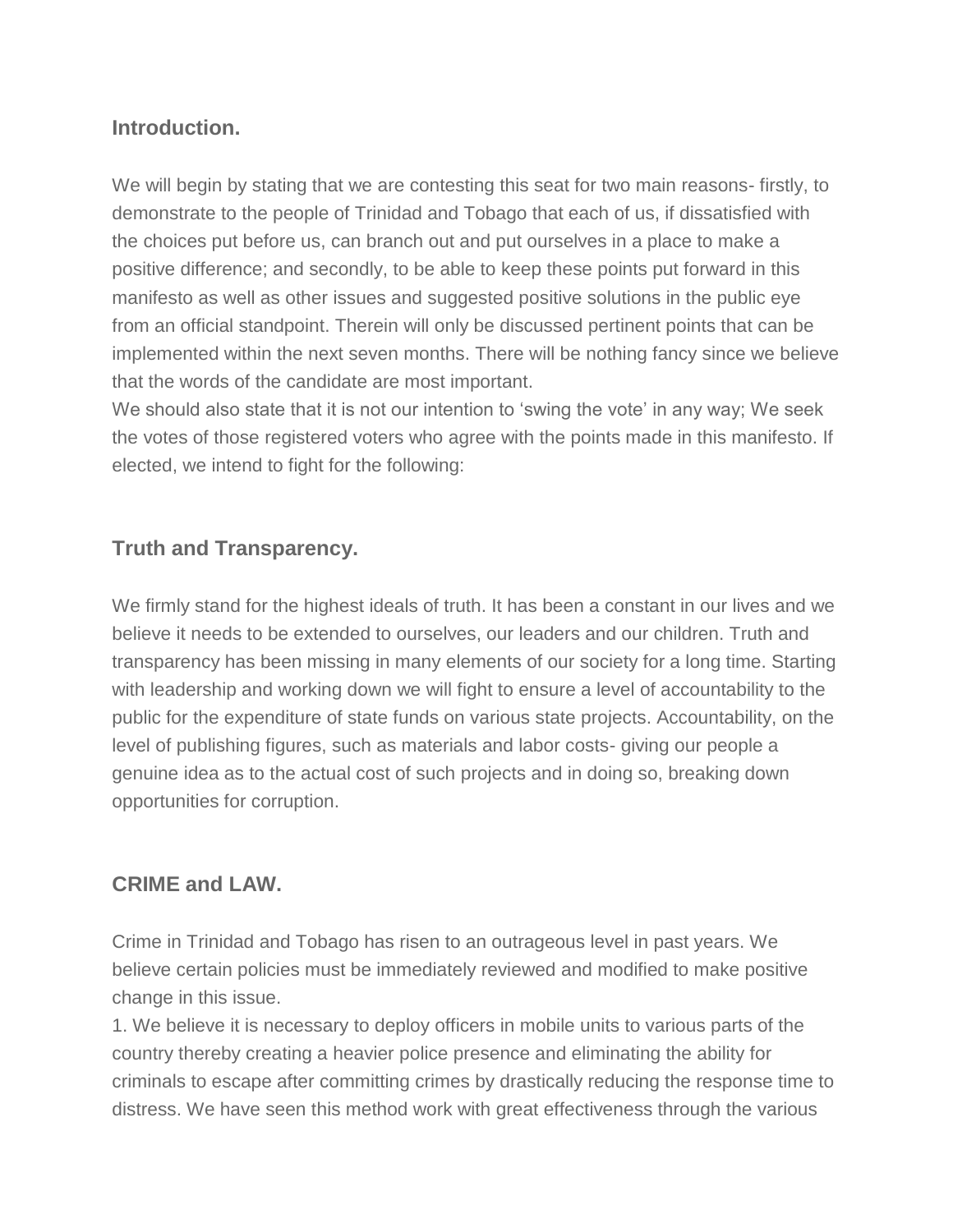summits held, so that strategy must now be re-coordinated and utilized.

2. We believe we must review and change some of the laws in our present system that has proved to be archaic.

3. We believe it is necessary to standardize our system of sentencing convicted offenders since we have seen too many instances of 'same crime different time'.

4. We believe there is the need to modify our system for felony crimes which would carry a criminal record and misdemeanor crimes which would not.

5. We recommend a separation of violent and non-violent offenders across the board. Depending on the nature of the crime violent offenders should not be granted bail but should be given a swift trial and just sentencing. Non-violent offenders should be granted bail and be given opportunities for rehabilitation through counseling and community service.

This separation should continue through the prison system with much greater opportunities on both sides for rehabilitation.

6. We believe that when crime is committed by officers of the law, that these crimes should be dealt with as speedily and publicly as possible to ensure citizens keep their trust in the system that secures them.

7. Violent and serious crimes must be treated with greater respect than in the past. Changes must be made. Too many times we see the man who stole a loaf of bread sitting in jail while the man on an illegal firearm charge is free on bail.

### **Health.**

Health is a state of complete physical, mental and social well-being and not merely the absence of disease or infirmity. This is the definition of health set out by the World Health Organization (WHO).

Going by this definition it is clear to see that achieving a healthy Trinidad and Tobago cannot simply mean the addition of hospital beds or the implementation of new machines, granted that these are also necessary.

Improvement in the health of our country means dealing with all the facets of health as put forward by its very definition. Before we can say we live in a healthy environment, we ALL must be able to feel that physical, mental and social well-being.

1. We agree that there is a need more beds and more up to date machinery both in our general hospitals and our healthcare centers. We also need vast improvement to the case response time and the quality of treatment delivery. Medicines must also be kept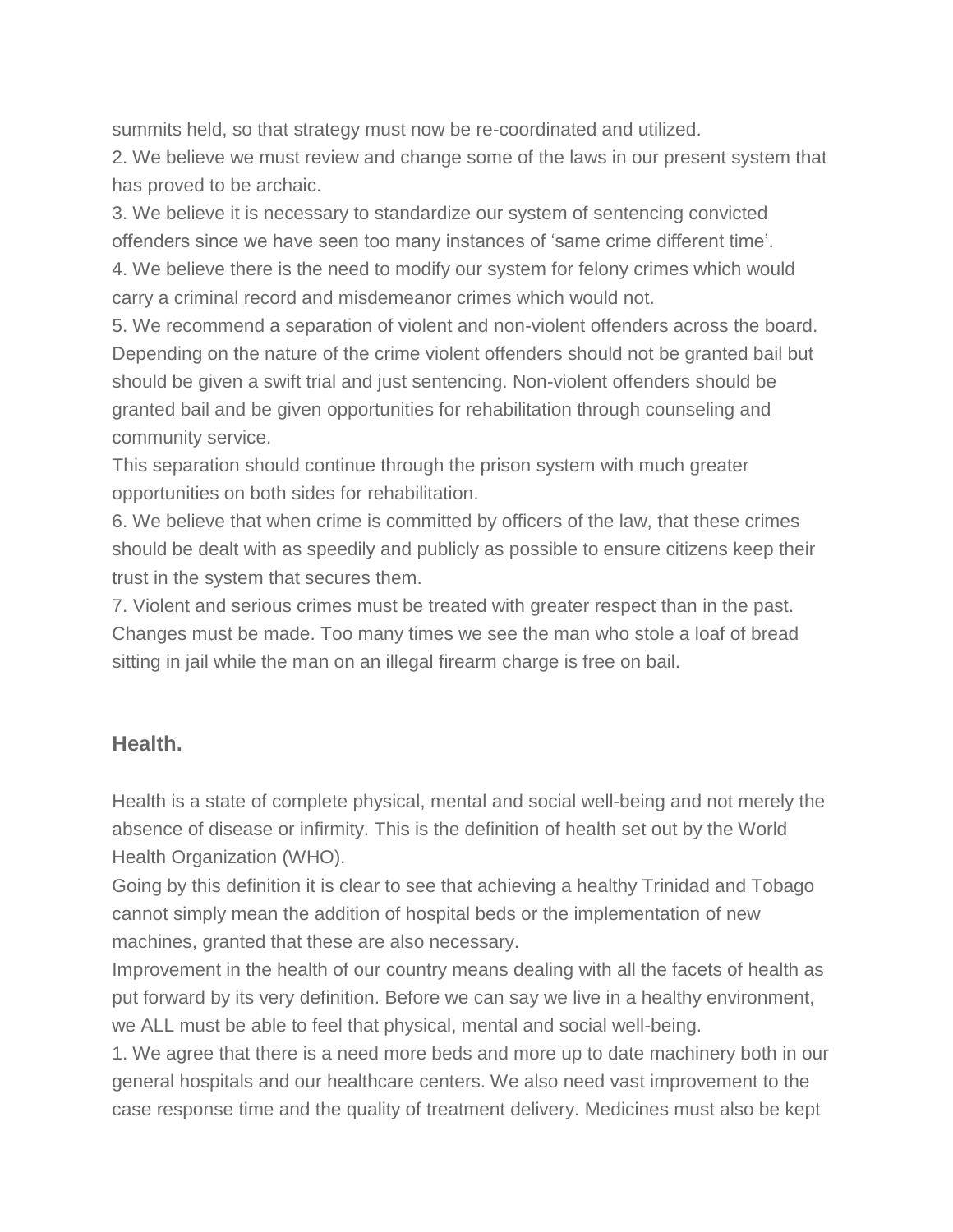up to date and readily available.

2. We believe our mental institutions must be completely revamped and updated. Mental health issues ranging from simple depression to schizophrenia and dementia are rampant in our society on every level. Our modified system must be able to deal with all these issues with much importance being put into correct diagnosis and most suitable treatments, as well as providing proper counseling methods and efforts placed into the de-stigmatization of being mentally ill.

3. We must create more homeless shelters that include rehabilitation and skill learning programs as well as mental health diagnosis and heavy emphasis placed on counseling.

We believe these three points take the highest precedence for the moment in creating a truly healthy Trinidad and Tobago and must be immediately pursued.

We also intend to have properly certified degree and certificate alternative medicine curriculums and programs introduced in our tertiary education system.

# **Cannabis.**

The issue of cannabis has been highly controversial in first world countries over the last fifteen years. Countless accredited medical research has been done and cannabis has been proven without a shadow of a doubt to be highly beneficial in the effective treatment of a wide range of ailments. In countries and states where medicinal cannabis laws have been passed, this plant is more frequently chosen where applicable, over allopathic medicines, due to the pharmaceuticals risky side effects.

Cannabis has also been medically proven to kill cancer cells while leaving normal cells alone. Although proven, this treatment option for cancer is not widely accepted, used or even investigated by leaders.

In the U.S.A., twenty three States have approved medicinal cannabis law and these States proceed to tax privately owned medical cannabis dispensaries, bringing in substantial revenue to the State.

We believe now is the time to reform our cannabis laws bringing Trinidad and Tobago closer to first world standard, while keeping within the bounds of U.N. laws. We suggest any of the following-

1. The De-criminalization of cannabis for medical use within the home and the introduction of a state approved medical identification card.

2. The opening of State approved medical dispensaries with state approved growers. It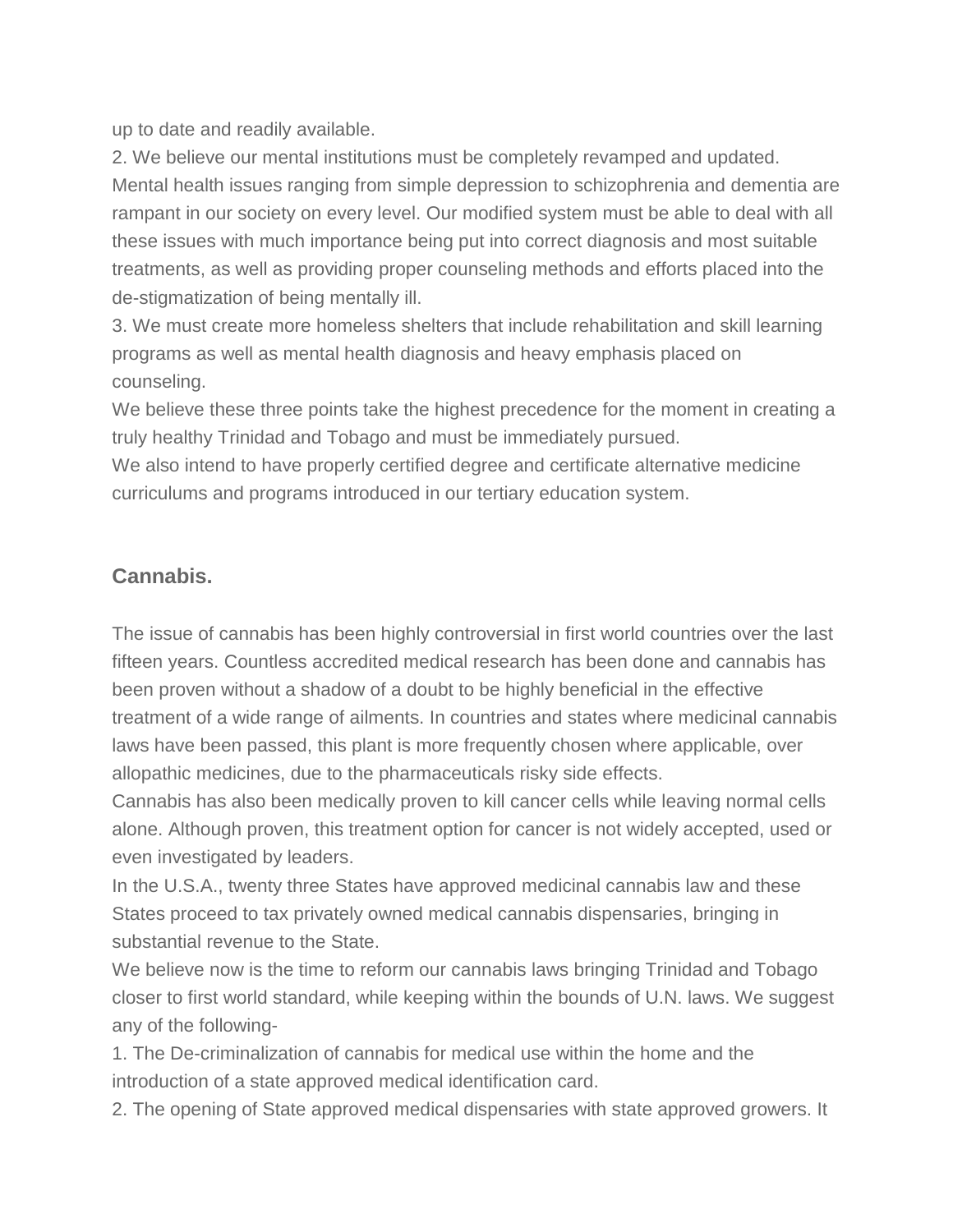is clear to see, just from looking at the amounts of cannabis seizures in this country, that the revenue from this system alone should be able to reduce V.A.T. to 12.5%. 3. That we should entertain and follow on the research and aim to be the first country within the Caribbean Community to offer cannabis as a viable medicinal option. Another important issue is the crowding of our jails with non violent cannabis users as well as the laying of criminal charges on so many of our young people for the use of this plant, thereby permanently debilitating that young person's life by branding them a criminal and so preventing them from following through with tertiary education, both home or abroad, from obtaining good work and therefore keeping them in a position of rut.

We therefore also suggest the De-criminalization of the possession of cannabis to a finable offense without a criminal record.

Finally, drawing on the experience of The U.S.A. and Holland, we are sure that the possibility exists to bringing in enough revenue to greatly reduce V.A.T., lower the crime rate, open new avenues of tourism, increase of job opportunities, as well as providing enough to keep our economy strong is the de-criminalization of cannabis.

### **Environment**.

Due to the number of fires in past dry seasons, we are left with huge deforested areas which can lead to erosion, landslides and flooding in this rainy season. Foremost in our environmental plan, therefore, is the immediate reforestation of these areas. We are a small island with a large number of vehicles. Pollution has risen exponentially in our country in the last ten years. It has now become necessary to place more emphasis on more renewable energy resources and heavily on the issue of recycling Investigations should be done into the feasibility and effectiveness of implementing systems for electric powered cars and public transport service vehicles; for implementing wind and water driven energy systems; and implementation of proper recycling facilities.

#### **Education.**

The level of negativity displayed by our young people in both primary and secondary